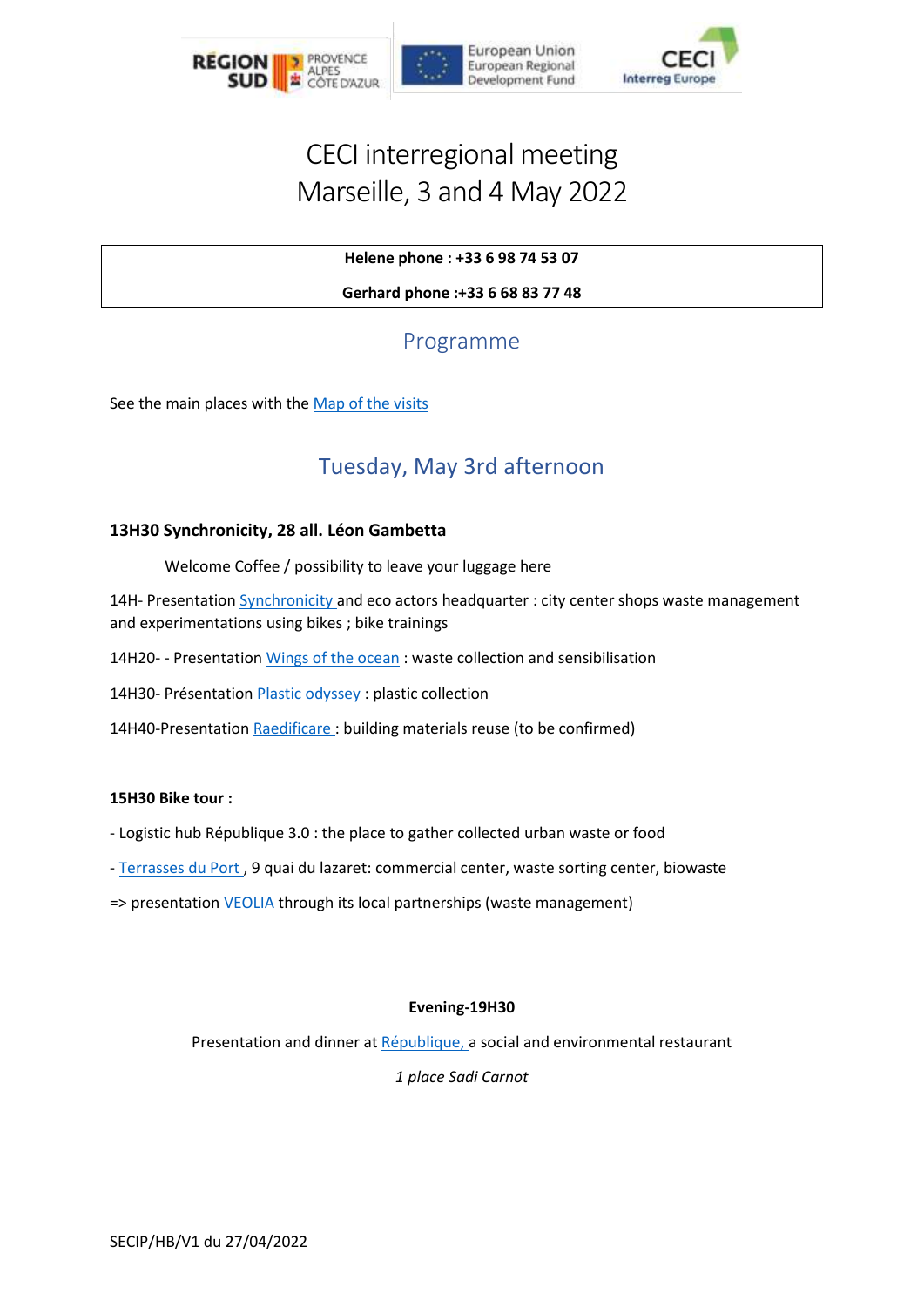





## **Wednesday, may 4th**

Bus transport inside Marseille

**- BUS leaving at 09 :00, near place de la joliette (exact place to be confirmed)**

9H30-11H30- Visi[t Le talus](http://www.letalus.com/) : urban farm, reuse center

11H30 => presentation [cap au nord entreprendre,](https://www.capaunord.fr/) a network gathering economic actors from North of Marseille, and having circular economy actions

11H45=> presentation **ICI Marseille** 

=> Lunch

#### *BUS*

14H00-15H30 - [Fask academy,](https://fask-academy.org/) a textile training center

=> presentation [clear fashion](https://www.clear-fashion.com/)

*BUS*

15H45- Visi[t recyclerie sportive,](https://recyclerie-sportive.org/ma-recyclerie-sportive/ma-rs-la-plus-proche/marseille-bougainville/) 29 bld de briançon, 13003 Marseille

16H15-visit low tech maker space, **EKO !**, a low-tech and refugees program

*BUS*

17H15-19H **EPOPEE** : a village developed on Ricard old industrial site

=> historical visit

=> Reuse center of the future

## **Dinner -20H**

Place to be defined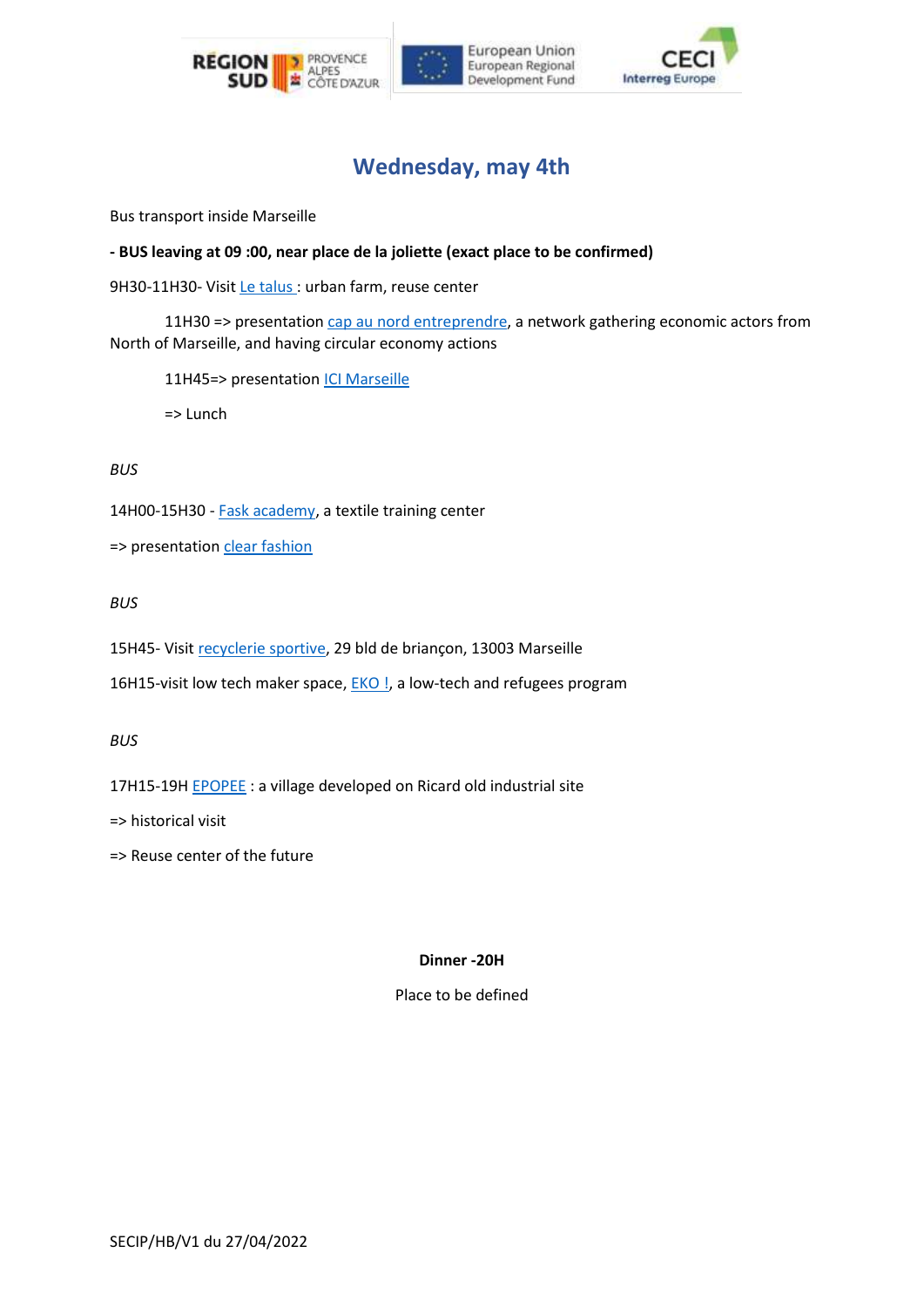





# Practical information

## **Transports**

For all your transports, use the **[App citymapper.](https://citymapper.com/marseille)**

From the airport, take the [Bus line 91,](https://www.lepilote.com/fr/part10/navettes-aeroport/1062/marseille-st-charles/1070?msclkid=e3d44bb0b4b011ecbd0c6bcfcdc4d6cc) Navette aéroport-Marseille St Charles, that will bring you to Marseille St Charles railway station, which is in the center of Marseille. From there you can walk to your hotels or take the metro.

Departure from the Airport every 10 or 20 minutes

You can buy your ticket [Online](https://store.marseille.aeroport.fr/bus.html) (credit card) or in Ticket offices (credit card, cash) or from the coach driver if ticket office are closed.

Hotels in the City centre of Marseille

You can find hotels here: [Trouver un hôtel à Marseille | Site officiel de l'Office de Tourisme de Marseille \(marseille](https://www.marseille-tourisme.com/organisez-votre-sejour/hebergements/hotels-a-marseille/)[tourisme.com\)](https://www.marseille-tourisme.com/organisez-votre-sejour/hebergements/hotels-a-marseille/) We suggest you to choose quartier Vieux port selecting « Vieux port nord/panier/Joliette/euroméditerranée » or « Vieux port sud/opéra », and select the ecolabel « la clef verte »

**Discover Marseille city** 

The 'Vieux-[Port' \(Old Port\) | Marseille Tourism \(marseille](https://www.marseille-tourisme.com/en/discover-marseille/culture-heritage/the-vieux-port-old-port/)-tourisme.com) [Une matinée autour du Vieux-Port](https://www.marseille-tourisme.com/organisez-votre-sejour/marseille-en-famille/marseille-pratique-en-famille/une-journee-en-famille-a-marseille/)

*Some Exhibitions :*  **Les expositions autour du Vieux-Port** La Marseillaise , une exposition date > 3 juillet 2022 Musée d'histoire de Marseille [En savoir plus sur l'exposition la Marseillaise](https://www.musee-histoire-marseille-voie-historique.fr/fr/expositions)

## **Marseille, De port en ports**

Musée Regards de Provence, une exposition date > 15 mai 2022 A l'honneur au travers d'une soixantaine de peintres et de photographes d'époques différentes le littoral Marseillais avec ses multiples ports, criques et Calanques. [En savoir plus sur l'exposition de port en pots](https://www.museeregardsdeprovence.com/exposition/marseille-de-port-en-ports)

**La Joconde – Exposition immersive**

Palais de la Bourse, date > 21 août 2022